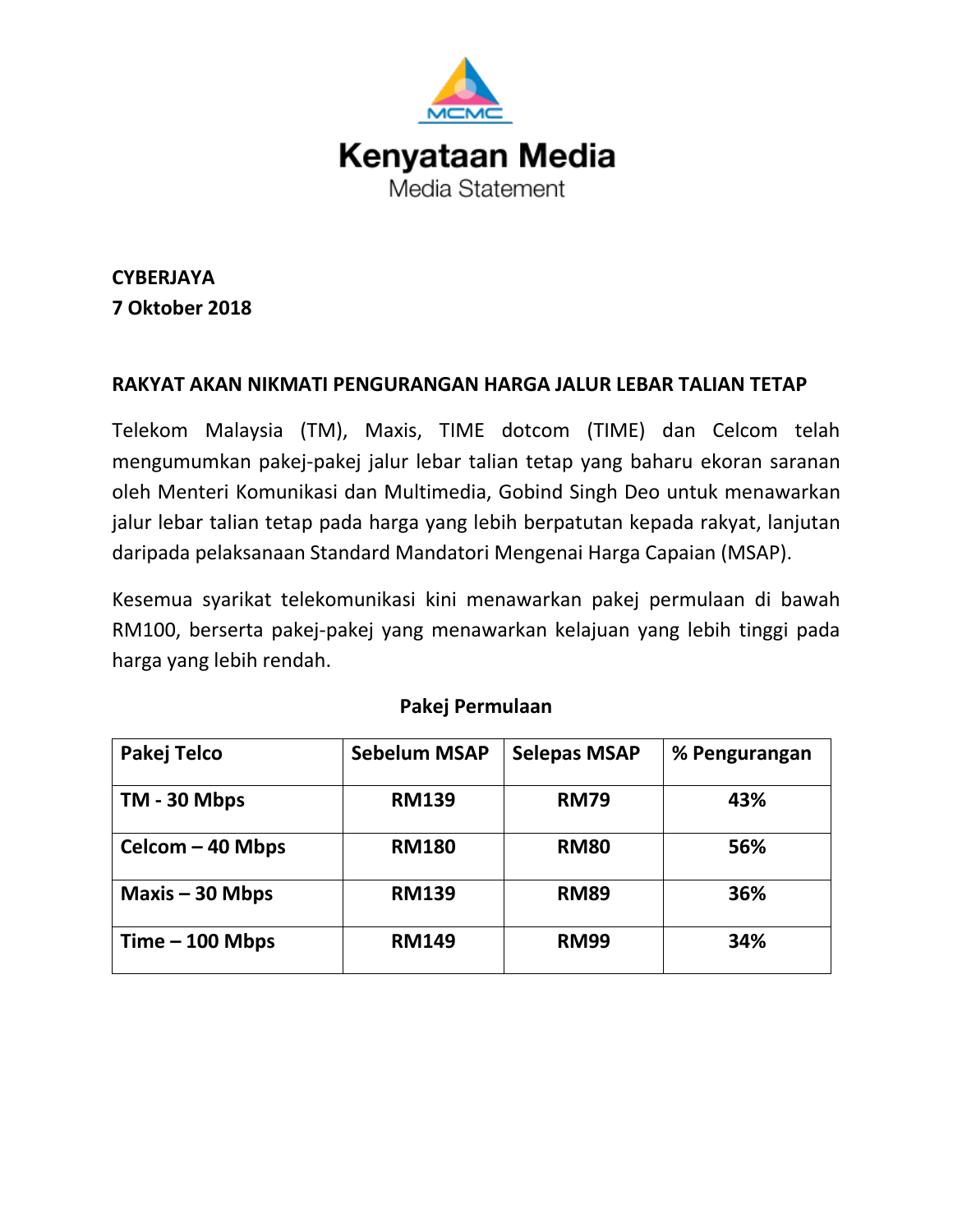Pada bulan Jun lalu, Menteri Komunikasi dan Multimedia telah mengumumkan bahawa menerusi pelaksanaan MSAP untuk jalur lebar talian tetap, kerajaan menjangkakan harga jalur lebar akan dikurangkan sekurang-kurangnya sebanyak 25% menjelang 31 Disember 2018 sementara kadar kelajuan yang lebih tinggi akan turut disediakan. Secara keseluruhannya, pelaksanaan MSAP itu telah menyebabkan pengurangan harga lebih daripada 30% untuk pakej-pakej permulaan tersebut.

*Kelajuan yang lebih tinggi –* Selain daripada pakej-pakej permulaan, syarikatsyarikat telekomunikasi turut mengumumkan peningkatan kelajuan pada harga yang sama. Dalam kes tertentu, seperti TM, kelajuan telah meningkat 10 kali ganda.

Begitu juga dengan syarikat-syarikat telekomunikasi lain yang turut memperkenalkan pakej-pakej berkelajuan tinggi dengan TIME memperkenalkan pakej permulaan Gigabit pada harga RM199. Ini adalah kali pertama pakej jalur lebar Gigabit diperkenalkan kepada sebahagian besar segmen penduduk di Malaysia.

| Pakej Turbo TM |                     |                     |  |
|----------------|---------------------|---------------------|--|
| <b>Harga</b>   | <b>Sebelum MSAP</b> | <b>Selepas MSAP</b> |  |
| <b>RM129</b>   | 10 Mbps             | 100 Mbps            |  |
| <b>RM139</b>   | 30 Mbps             | 300 Mbps            |  |
| <b>RM329</b>   | 100 Mbps            | 800 Mbps            |  |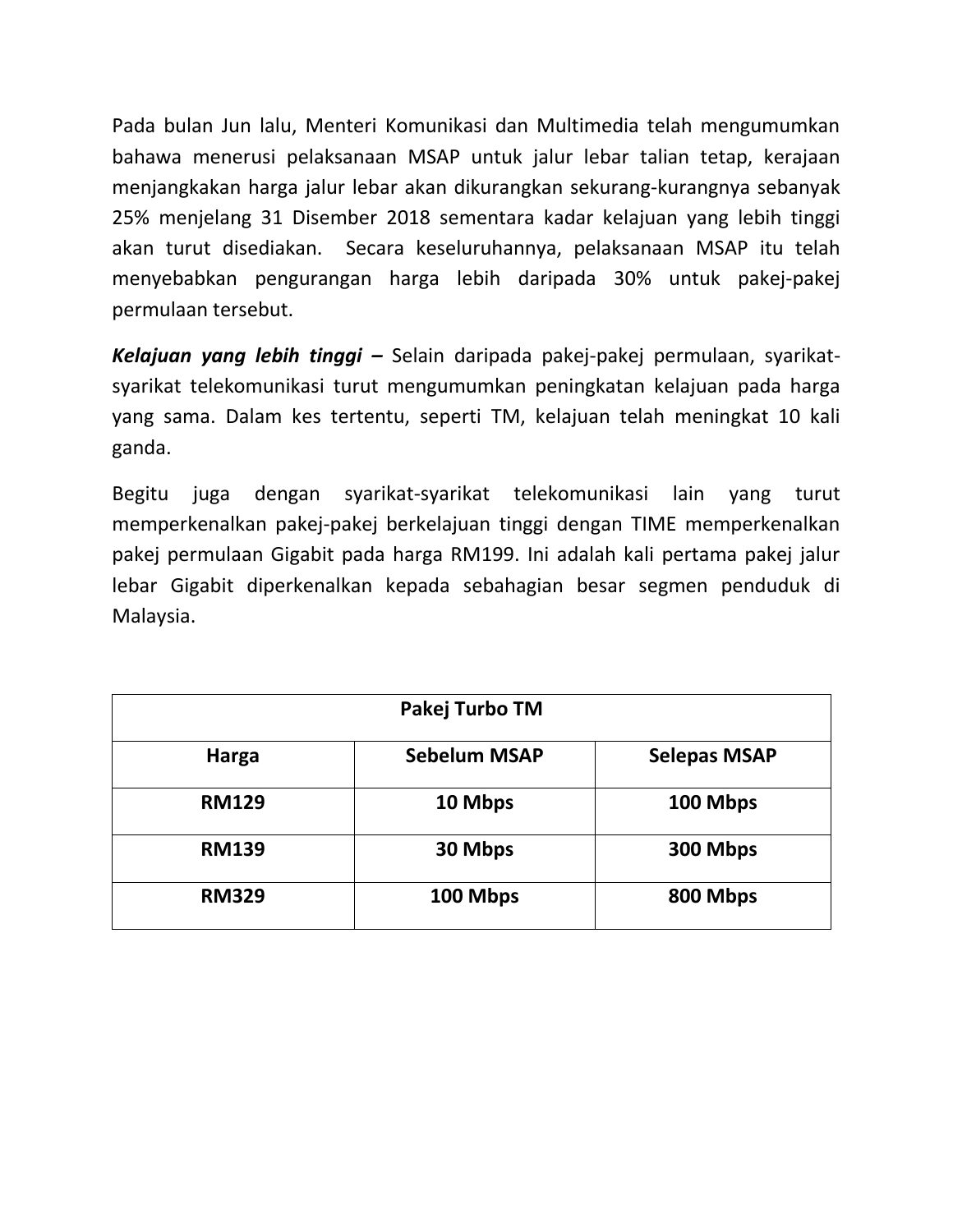| Pakej TIME   |          |  |
|--------------|----------|--|
| <b>Harga</b> | Kelajuan |  |
| <b>RM139</b> | 500 Mbps |  |
| <b>RM199</b> | 1 Gbps   |  |

Pelaksanaan MSAP dan penurunan harga ekoran pelaksanaan tersebut adalah selaras dengan usaha kerajaan untuk menyediakan jalur lebar yang berkualiti tinggi dan bertaraf dunia pada harga yang berpatutan. Suruhanjaya Komunikasi dan Multimedia Malaysia (MCMC) akan terus bekerjasama dengan Kementerian Komunikasi dan Multimedia Malaysia untuk terus meningkatkan kualiti jalur lebar di Malaysia.

# **SURUHANJAYA KOMUNIKASI DAN MULTIMEDIA MALAYSIA (MCMC)**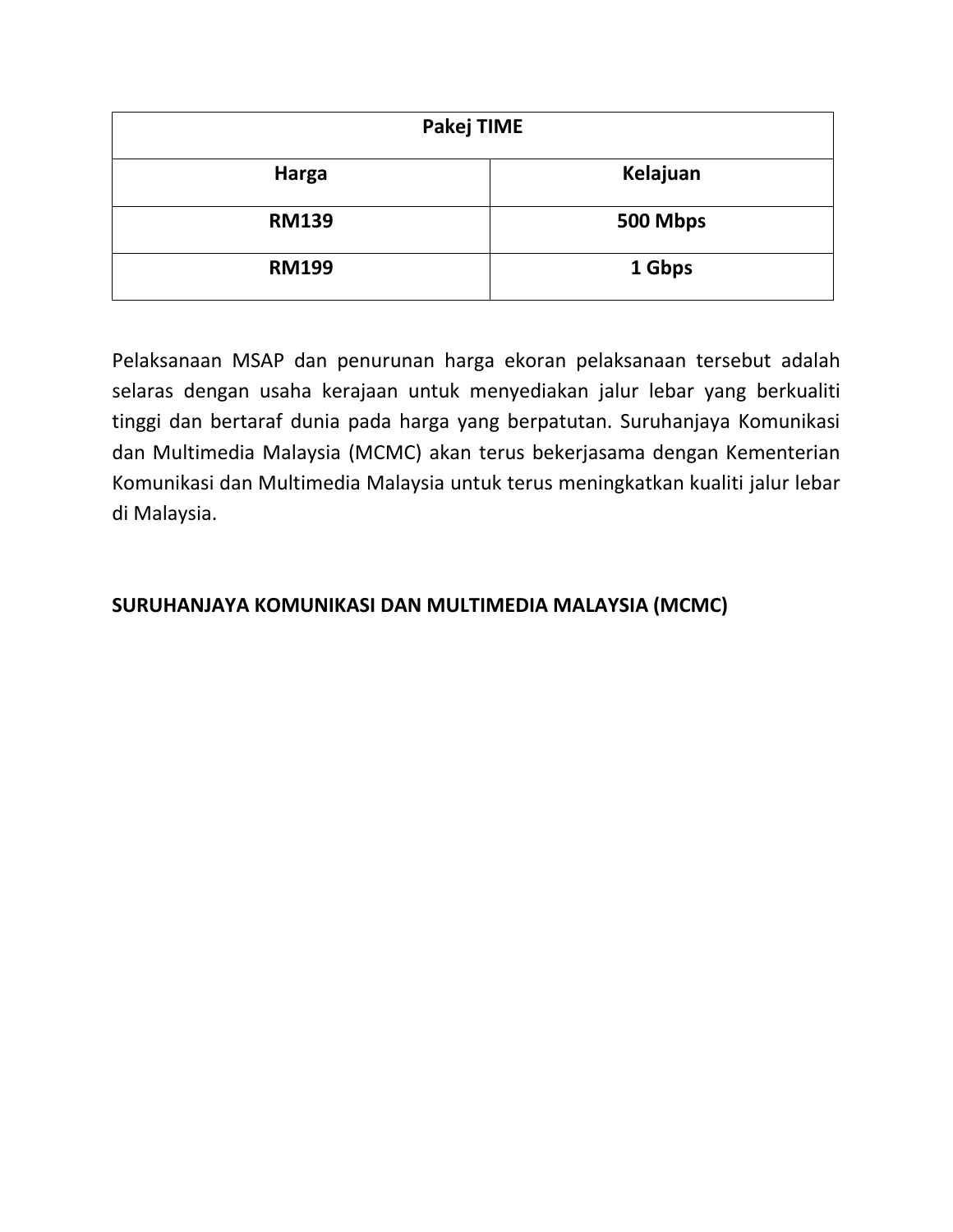# **RAKYAT TO ENJOY REDUCED FIXED BROADBAND PRICES**

Telekom Malaysia (TM), Maxis, TIME dotcom (TIME) and Celcom have announced new fixed broadband packages in response to the call by the Minister of Communications and Multimedia, Gobind Singh Deo to provide more affordable fixed broadband prices to the rakyat following the implementation of the Mandatory Standard on Access Pricing (MSAP).

These telecommunication companies are now offering entry-level packages that are below RM100 as well as packages that offer higher speeds at lower prices.

| <b>Telco Package</b> | <b>Before MSAP</b> | <b>After MSAP</b> | % Reduction |
|----------------------|--------------------|-------------------|-------------|
| TM - 30 Mbps         | <b>RM139</b>       | <b>RM79</b>       | 43%         |
| Celcom - 40 Mbps     | <b>RM180</b>       | <b>RM80</b>       | 56%         |
| Maxis $-30$ Mbps     | <b>RM139</b>       | <b>RM89</b>       | 36%         |
| $Time - 100 Mbps$    | <b>RM149</b>       | <b>RM99</b>       | 34%         |

# **Entry Level Packages**

In June, the Minister had announced that through the full implementation of the MSAP for fixed broadband services, the government expects the prices of broadband to be reduced by at least 25% by December 31, 2018 while higher speeds will be made available.In summary, the implementation of the MSAP has resulted in a reduction of more than 30% in entry-level package prices.

*Higher speeds -* Apart from the entry-level packages, the telcos have also announced plans to more than double the speed at the same prices. In some cases, such as TM, the speeds have increased by up to 10 times.

Similarly, other telcos have also introduced higher speed packages with TIME leading the way via the introduction of a Gigabit level package for RM199. This is the first time Gigabit level speed is made available to a significant segment of the population in Malaysia.